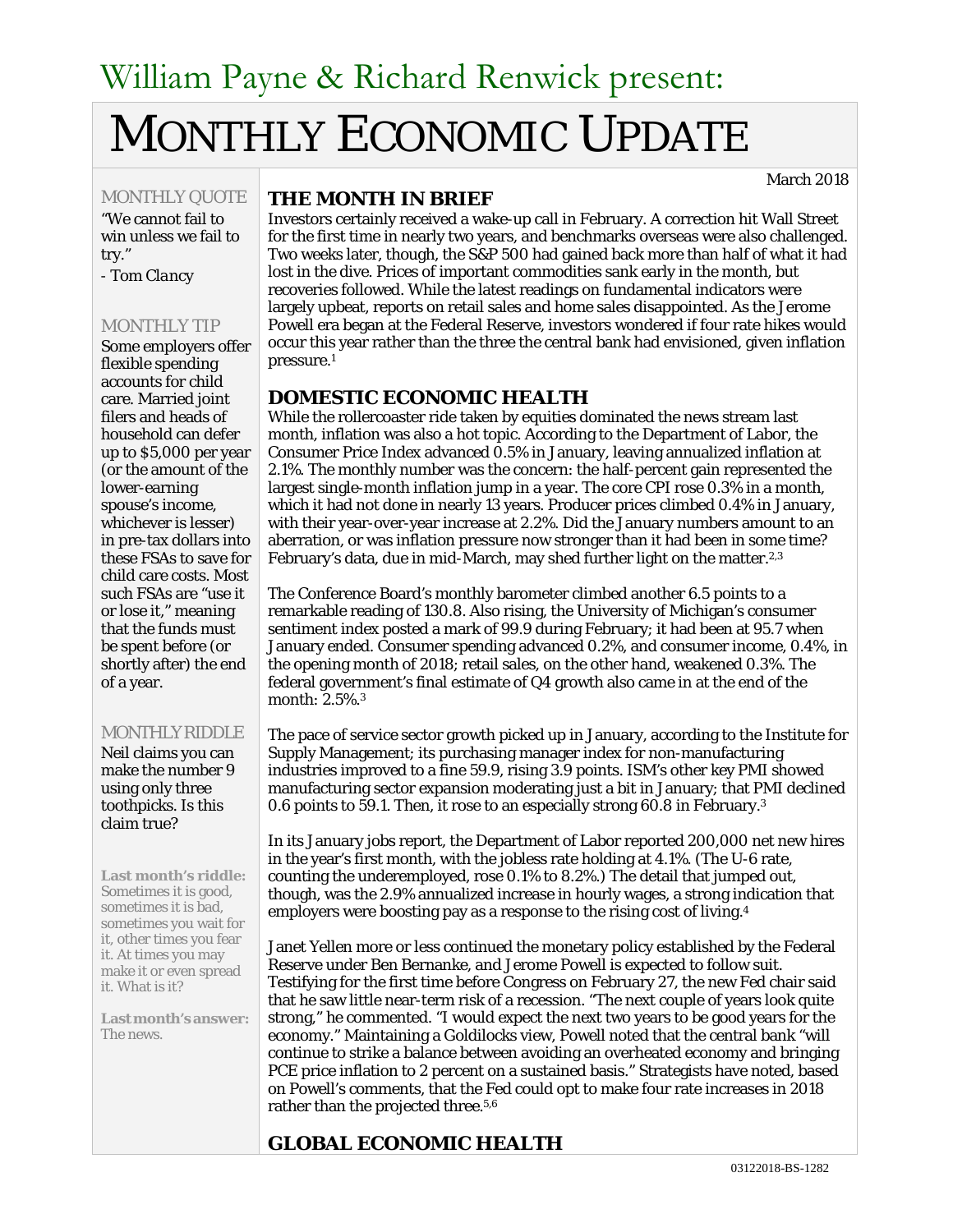In the Asia-Pacific region, some of the latest signals were less than reassuring. By one barometer, China's powerful economy cooled off notably last month. The P.R.C.'s official factory purchasing manager index fell a full point to 50.3 in February; economists polled by Reuters projected it would come in 51.2. The Nikkei manufacturing PMI for India showed a seventh straight month of industry expansion in February, but it also declined 0.3 points to 52.1. Also notable was the 6.6% drop in January for Japanese industrial output.6,7

To the west, Eurostat published statistics showing the jobless rate at 7.3% at the end of 2017 in the 28-nation eurozone. Through January, the eurozone's annualized inflation rate was 1.6%. In the middle of February, the latest Markit PMIs for the eurozone displayed some impressive numbers: a manufacturing PMI reading of 58.5, a service sector reading of 56.7, and a composite mark of 57.5. All these indicators came in a half-point to a point below forecasts, but nevertheless, they indicated a thriving economic engine.8,9

## **WORLD MARKETS**

Away from Wall Street, other equities benchmarks were deep in the red in February. The Shanghai Composite dropped 8.39% month-over-month; the Hang Seng, 6.97%; the Nikkei 225, 6.62%. India's major indices, the Nifty 50 and BSE Sensex, respectively fell 5.21% and 5.18%. South Korea's Kospi lost 5.72%; Taiwan's TSE 50, just 3.21%. The MSCI Emerging Markets index stumbled 4.73%; the MSCI World index, 4.30%.10,11

Losses could certainly be found elsewhere. Mexico's Bolsa dove 7.22%; Canada's TSX Composite, 4.91%. France's CAC 40 suffered only a 3.77% February loss, but the DAX gave back 6.78% in Germany, while the IBEX 35 tumbled 7.13% in Spain. The FTSE 100 benchmark in the United Kingdom retreated 5.66%; the pan-European FTSE Eurofirst 300, 5.51%. The exceptions to all this: Russia's Micex added 0.07% last month, and Brazil's Bovespa gained 1.64%.10

## **COMMODITIES MARKETS**

A mixed month for commodity futures brought significant losses, yet also a few major gains. Nearly all the winners were crops: cocoa improved 12.78%; wheat, 6.92%; cotton, 6.43%; soybeans, 4.87%; corn, 3.46%; gasoline, 0.92%. Aside from those advances, there were plenty of retreats. Platinum slipped 1.65%; sugar, 1.66%; coffee, 1.68%; gold, 1.86%; copper, 2.83%; oil, 5.05%; silver, 5.14%; heating oil, 7.93%; natural gas, 9.57%. Oil ended February at \$61.52 on the NYMEX. Gold and silver closed out the month with respective settlements of \$1,319.00 and \$16.32 on the COMEX.12

Bitcoin had finished January at \$9,995.87; as the trading day wrapped up on February 28, the price stood at \$10,645.19, representing a monthly gain of 6.50%. The U.S. Dollar Index rose 1.38% for the month to 90.36.13,14

# **REAL ESTATE**

High prices and higher mortgage rates were taking a toll on the housing market, and January's 3.2% decline in existing home sales was merely the tail end of a trend, as the National Association of Realtors said that resales had also fallen 4.8% year-overyear. In the opening month of 2018, the median price for an existing home was \$240,500, a 5.8% rise from 12 months earlier. New home buying weakened 7.8% in January. More new homes were on the market in January than at any time in the past nine years, but the median new home price increased 2.5% to \$323,000 in one month.15,16

Climbing home loan interest rates also held back sales. Freddie Mac said that the mean interest rate on the 30-year, fixed rate loan was at 4.40% on February 22. Roughly a month earlier (January 25), it was at 4.15%. Between January 25 and February 22, the average interest rate on the refinancer's favorite, the 15-year FRM, rose from 3.62% to 3.85%; the mean rate on the 5/1-year ARM increased to 3.65% from 3.52%.16,17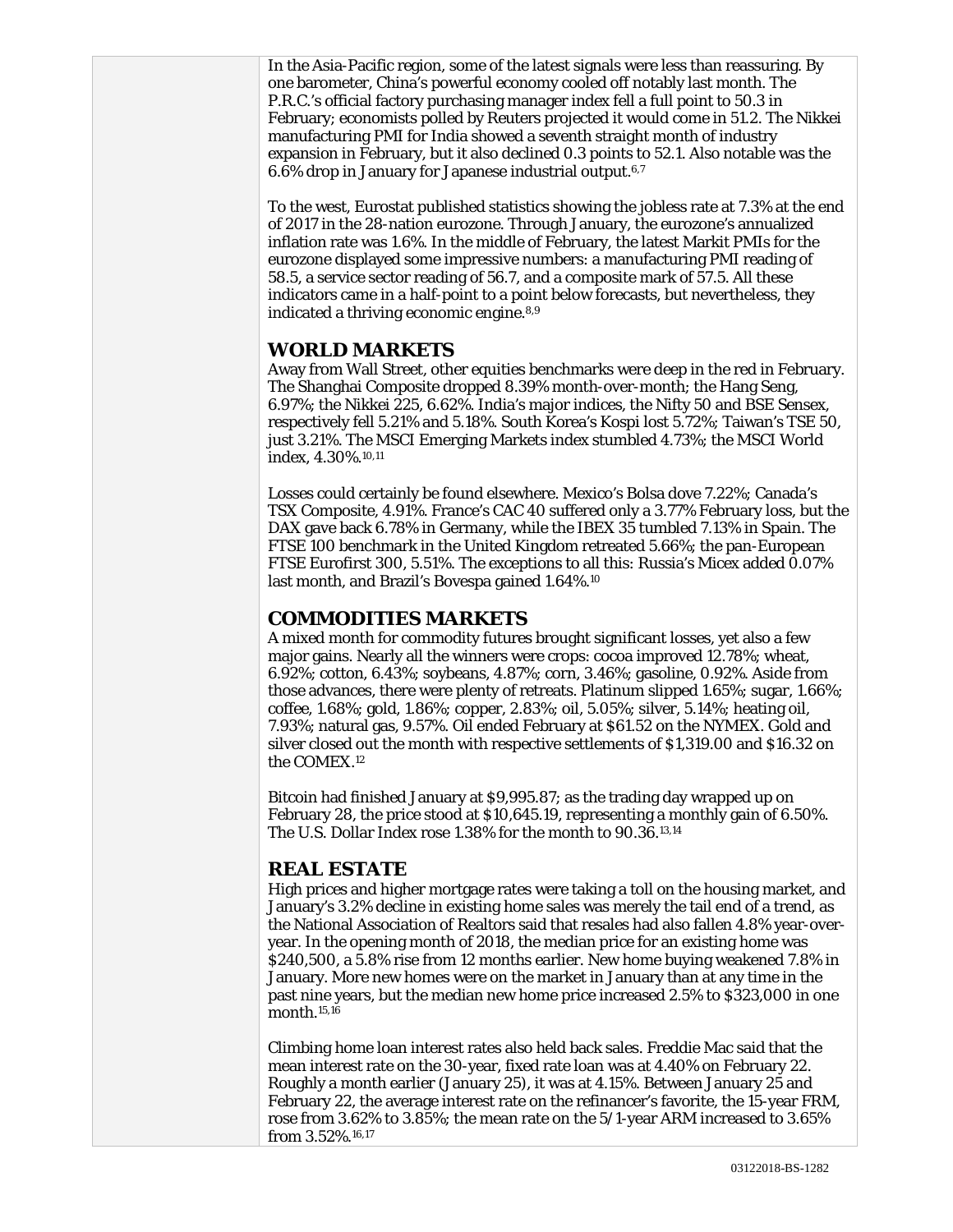Indicators from the Census Bureau offered some encouragement. Construction activity had increased in January: there was a 9.7% gain in groundbreaking, according to the Census Bureau, and a 7.4% advance for building permits. On the other hand, the NAR's pending home sales index sank 4.7% in the first month of the year.3

#### **LOOKING BACK…LOOKING FORWARD**

The major indices did recover impressively from their early February drop, but all three retreated for the month. The Nasdaq Composite was the least damaged, losing just 1.87% on the way to a February 28 close of 7,273.01. A 3.89% February loss left the S&P 500 at 2,713.83 as Wall Street closed for business on the eve of March. The Dow Jones Industrial Average slumped 4.28% for the month to 25,029.20. As for the small caps, the Russell 2000 gave back 3.97% across the month, falling to 1,512.45. The CBOE VIX settled at 19.85 on February 28, completing a 46.60% surge.18

| % CHANGE          | $Y-T-D$   | 1-YR CHG | 5-YR AVG  | 10-YR AVG  |
|-------------------|-----------|----------|-----------|------------|
| DJIA              | $+1.25$   | $+20.26$ | $+15.62$  | $+9.89$    |
| <b>NASDAO</b>     | $+5.35$   | $+24.84$ | $+26.03$  | $+21.19$   |
| S&P 500           | $+1.50$   | $+14.82$ | $+15.83$  | $+9.84$    |
| <b>REAL YIELD</b> | 2/28 RATE | 1 YR AGO | 5 YRS AGO | 10 YRS AGO |
| 10 YR TIPS        | 0.75%     | 0.34%    | $-0.64\%$ | 1.26%      |

Sources: wsj.com, bigcharts.com, treasury.gov - 2/28/18<sup>18,19,20,21</sup>

Indices are unmanaged, do not incur fees or expenses, and cannot be invested into directly. These returns do not include dividends. 10-year TIPS real yield = projected return at maturity given expected inflation.

February's correction took some of the zeal out of the market and provided a reality check for investors who watched equities start the year on a record-shattering pace. Did technicals mostly spur the February selloff, or did fundamentals play a larger role than some investors dare to admit? You can make both arguments. Still, the collapse of the short-volatility trade may have driven the correction more than anything else; when real turbulence broke the calm on Wall Street, that trade imploded and equities were hit hard. What are the chances of another serious downdraft this year? Possibly slim, as investor perceptions about the economic outlook have not dramatically shifted. Earnings have been strong, some key indicators have been impressive, and the Fed has been upbeat in its assessment of economic conditions. So, if this long bull market has in fact entered its final phase (as some analysts believe), it appears to have considerable running room left.

**UPCOMING ECONOMIC RELEASES:** The roll call of key news items for the balance of March is as follows: the February ISM service sector PMI (3/5), January factory orders (3/6), ADP's February employment change report (3/7), a new Challenger job-cut report (3/8), the Department of Labor's February jobs report (3/9), February consumer inflation (3/13), February wholesale inflation and retail sales (3/14), the Census Bureau's latest snapshot of housing starts and building permits (3/16), a Federal Reserve interest rate decision and February existing home sales (3/21), the Conference Board's February index of leading indicators (3/22), February new home sales and durable goods orders and the University of Michigan's final March consumer sentiment index (3/23), the March consumer confidence index from the Conference Board (3/27), February housing contract activity and the third estimate of Q4 growth (3/28), and finally, February's PCE price index and personal spending report (3/30).

*Please feel free to forward this article to family, friends or colleagues. If you would like us to add them to our distribution list, please reply with their address. We will contact them first and request their permission to add them to our list.*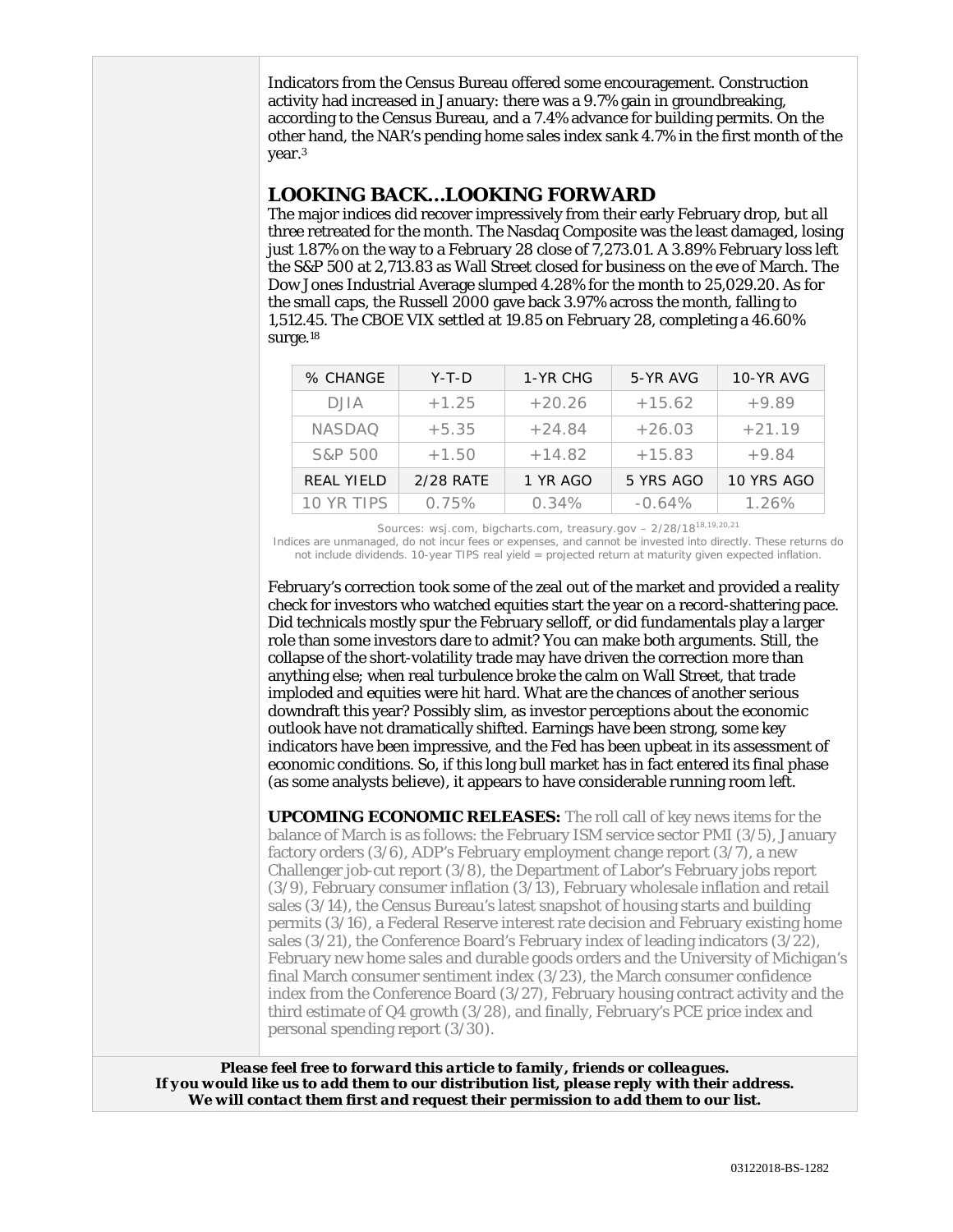#### *PRW Wealth Management LLC is a registered investment advisor ("RIA") with the U.S. Securities and Exchange Commission ("SEC"). Investment Advisor Representatives offer financial advice through PRW Wealth Management, LLC. Registered Representatives offer securities through Lion Street Financial, LLC; member FINRA/SIPC. PRW Wealth Management, LLC and Lion Street Financial, LLC are not affiliated*. *PRW Wealth Management, LLC and Lion Street Financial, LLC do not provide legal or tax advice and are not Certified Public Accounting (CPA) firms.*

This material was prepared by MarketingPro, Inc., and does not necessarily represent the views of the presenting party, nor their affiliates. The information herein has been derived from sources believed to be accurate. Please note - investing involves risk, and past performance is no guarantee of future results. Investments will fluctuate and when redeemed may be worth more or less than when originally invested. This information should not be construed as investment, tax or legal advice and may not be relied on for the purpose of avoiding any Federal tax penalty. This is neither a solicitation nor recommendation to purchase or sell any investment or insurance product or service, and should not be relied upon as such. All market indices discussed are unmanaged and are not illustrative of any particular investment. Indices do not incur management fees, costs and expenses, and cannot be invested into directly. All economic and performance data is historical and not indicative of future results. The Dow Jones Industrial Average is a price-weighted index of 30 actively traded blue-chip stocks. The NASDAQ Composite Index is a market-weighted index of all over-the-counter common stocks traded on the National Association of Securities Dealers Automated Quotation System. The Standard & Poor's 500 (S&P 500) is a market-cap weighted index composed of the common stocks of 500 leading companies in leading industries of the U.S. economy. The Russell 2000 Index measures the performance of the small-cap segment of the U.S. equity universe. The CBOE Volatility Index® (VIX®) is a key measure of market expectations of near-term volatility conveyed by S&P 500 stock index option prices. NYSE Group, Inc. (NYSE:NYX) operates two securities exchanges: the New York Stock Exchange (the "NYSE") and NYSE Arca (formerly known as the Archipelago Exchange, or ArcaEx®, and the Pacific Exchange). NYSE Group is a leading provider of securities listing, trading and market data products and services. The New York Mercantile Exchange, Inc. (NYMEX) is the world's largest physical commodity futures exchange and the preeminent trading forum for energy and precious metals, with trading conducted through two divisions – the NYMEX Division, home to the energy, platinum, and palladium markets, and the COMEX Division, on which all other metals trade. The SSE Composite Index is an index of all stocks (A shares and B shares) that are traded at the Shanghai Stock Exchange. The Hang Seng Index is a free float-adjusted market capitalization-weighted stock market index that is the main indicator of the overall market performance in Hong Kong. Nikkei 225 (Ticker: ^N225) is a stock market index for the Tokyo Stock Exchange (TSE). The Nikkei average is the most watched index of Asian stocks. The Nifty 50 (NTFE 50) is a well-diversified 50-stock index accounting for 13 sectors of the Indian economy. It is used for a variety of purposes such as benchmarking fund portfolios, index-based derivatives and index funds. The BSE SENSEX (Bombay Stock Exchange Sensitive Index), also-called the BSE 30 (BOMBAY STOCK EXCHANGE) or simply the SENSEX, is a free-float market capitalization-weighted stock market index of 30 well-established and financially sound companies listed on the Bombay Stock Exchange (BSE). The Korea Composite Stock Price Index or KOSPI is the major stock market index of South Korea, representing all common stocks traded on the Korea Exchange. The FTSE TWSE Taiwan 50 Index consists of the largest 50 companies by full market value, and is also the first narrow-based index published in Taiwan. The MSCI Emerging Markets Index is a float-adjusted market capitalization index consisting of indices in more than 25 emerging economies. The MSCI World Index is a freefloat weighted equity index that includes developed world markets, and does not include emerging markets. The Mexican Stock Exchange, commonly known as Mexican Bolsa, Mexbol, or BMV, is the only stock exchange in Mexico. The S&P/TSX Composite Index is an index of the stock (equity) prices of the largest companies on the Toronto Stock Exchange (TSX) as measured by market capitalization. The CAC-40 Index is a narrow-based, modified capitalization-weighted index of 40 companies listed on the Paris Bourse. The DAX 30 is a Blue-Chip stock market index consisting of the 30 major German companies trading on the Frankfurt Stock Exchange. The IBEX 35 is the benchmark stock market index of the Bolsa de Madrid, Spain's principal stock exchange. The FTSE 100 Index is a share index of the 100 companies listed on the London Stock Exchange with the highest market capitalization. The FTSEurofirst 300 Index comprises the 300 largest companies ranked by market capitalisation in the FTSE Developed Europe Index. The US Dollar Index measures the performance of the U.S. dollar against a basket of six currencies. The MICEX 10 Index is an unweighted price index that tracks the ten most liquid Russian stocks listed on MICEX-RTS in Moscow. The Bovespa Index is a gross total return index weighted by traded volume & is comprised of the most liquid stocks traded on the Sao Paulo Stock Exchange. Additional risks are associated with international investing, such as currency fluctuations, political and economic instability and differences in accounting standards. This material represents an assessment of the market environment at a specific point in time and is not intended to be a forecast of future events, or a guarantee of future results. MarketingPro, Inc. is not affiliated with any person or firm that may be providing this information to you. The publisher is not engaged in rendering legal, accounting or other professional services. If assistance is needed, the reader is advised to engage the services of a competent professional.

#### **Citations.**

1 - cnbc.com/2018/02/16/the-stock-market-correction-two-weeks-later.html  $\left[2/16/18\right]$ 

- 2 thestreet.com/story/14488773/1/bond-yields-surge-as-investors-anticipate-rate-hikes-following-inflation-uptick.html [2/14/18]
- 3 investing.com/economic-calendar/ [3/1/18]
- 4 nbcnews.com/business/economy/u-s-added-200-000-jobs-january-n843996 [2/2/18]
- 5 washingtonpost.com/news/wonk/wp/2018/02/27/fed-chairman-in-public-debut-vows-to-prevent-overheated-u-s-economy/ [2/27/18]
- 6 cnbc.com/2018/02/27/asia-markets-powell-testimony-china-pmis-and-earnings-in-focus.html [2/27/18]
- 7 tinyurl.com/y9x9yluh [2/28/18]
- 8 ec.europa.eu/eurostat [2/27/18]
- 9 smh.com.au/business/investments/8eight-asx-poised-to-inch-higher-as-wall-st-retreats-late-20180222-h0wggo.html [2/22/18]
- 10 markets.on.nytimes.com/research/markets/worldmarkets/worldmarkets.asp [2/28/18]
- 11 msci.com/end-of-day-data-search [2/28/18]
- 12 money.cnn.com/data/commodities/ [2/28/18]
- 13 coindesk.com/price/ [2/28/18]
- 14 marketwatch.com/investing/index/dxy/historical [2/28/18]
- 15 cnbc.com/2018/02/21/january-existing-home-sales-.html [2/21/18]
- 16 reuters.com/article/us-usa-economy/u-s-new-home-sales-hit-5-month-low-supply-highest-since-2009-idUSKCN1GA1X9 [2/26/18]
- 17 freddiemac.com/pmms/archive.html [2/28/18]
- 18 markets.wsj.com/us [2/28/18]
- 19 bigcharts.marketwatch.com/historical/default.asp?symb=DJIA&closeDate=2%2F28%2F17&x=0&y=0 [2/28/18]
- 19 bigcharts.marketwatch.com/historical/default.asp?symb=COMP&closeDate=2%2F28%2F17&x=0&y=0 [2/28/18]
- 19 bigcharts.marketwatch.com/historical/default.asp?symb=SPX&closeDate=2%2F28%2F17&x=0&y=0 [2/28/18]
- 19 bigcharts.marketwatch.com/historical/default.asp?symb=DJIA&closeDate=2%2F28%2F13&x=0&y=0 [2/28/18]
- 19 bigcharts.marketwatch.com/historical/default.asp?symb=COMP&closeDate=2%2F28%2F13&x=0&y=0 [2/28/18]